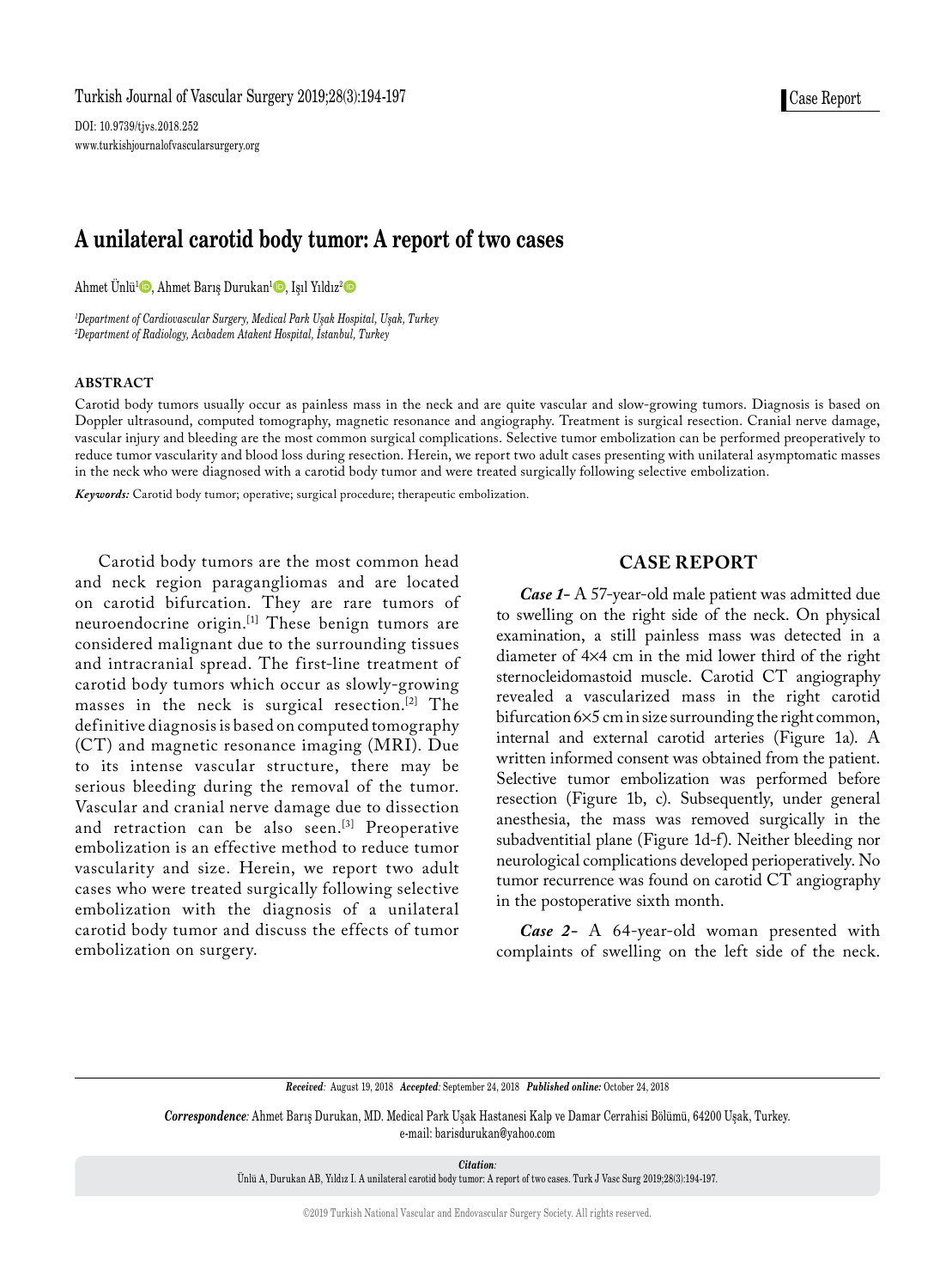Physical examination revealed a painless, horizontally moving mass with dimensions of 4¥4 cm in the lower third of the left sternocleidomastoid muscle. Ear, nose, and throat examination was performed and a 4¥4 cm mass in the left carotid bifurcation surrounding the vascular structures was detected on cervical MRI. The patient was, then, referred to the cardiovascular surgery department. Carotid CT angiography revealed a mass with vascularization surrounding the common, internal, and external carotid arteries (Figure 2a). A written informed consent was obtained from the patient. Preoperative selective tumor embolization was performed before resection (Figure 2b, c). Under general anesthesia, the mass was removed surgically in the subadventitial plane (Figure 2d-f). The patient was discharged on the postoperative Day 3 without any complication.

## **DISCUSSION**

The most recommended surgical method in the treatment of carotid body tumors is subadventitial resection and is affected mainly by the tumor's relation with the carotid arteries. Shamblin classification frequently used to define the pathology is based on its relation with the carotid arteries.[3] In Type 1, the tumor is in close proximity to the vessels. In Type 2, the carotid arteries are partially wrapped. In Type 3, the vessels are totally wrapped by the tumor. The first

two are easier to remove from the vascular and neural structures, while the other may require vascular reconstruction.[3] In all, however, surgical intervention should be performed by an experienced surgeon who is familiar with all surgical procedures. In both cases presented herein, the internal and external carotid arteries were almost completely wrapped with the tumor, although there was no invasion to the arterial wall. Therefore, they were accepted to be Shamblin Class 2, and there was no need for graft interposition or arterial reconstruction. In such cases, subadventitial dissection can be carefully made without harming carotid arteries.

Embolization of carotid body tumors has become an important aid in the treatment of these tumors. The main indications of tumor embolization are to control the nourishing arteries which cannot be reached surgically, to decrease surgical morbidity by reducing blood loss, to shorten the operation time, to prepare the ground for complete surgical resection, to reduce the risk of damage to the adjacent tissues, and to provide a better vision in the surgical field.<sup>[1]</sup> Although a clear guide is not defined, it is usually applied in large diameter (>3 cm) or Shamblin Type 2 and Type 3 tumors.  $[1,4]$  In a systematic review of 465 patients, it was reported that embolization facilitated excision and shortened duration of surgery with reduced blood loss. The low amount of



**Figure 1.** (a) A vascularized mass with a diameter of  $5\times6$  cm on computed tomography angiography surrounding right common, internal, and external carotid arteries. **(b)** Preoperative angiographic view prior to surgical embolization. **(c)** Preoperative angiographic view following surgical embolization. **(d)** Intraoperative view of carotid body tumor prior to resection. **(e)** Intraoperative view of carotid arteries following resection. **(f)** Intraoperative resected carotid body tumor.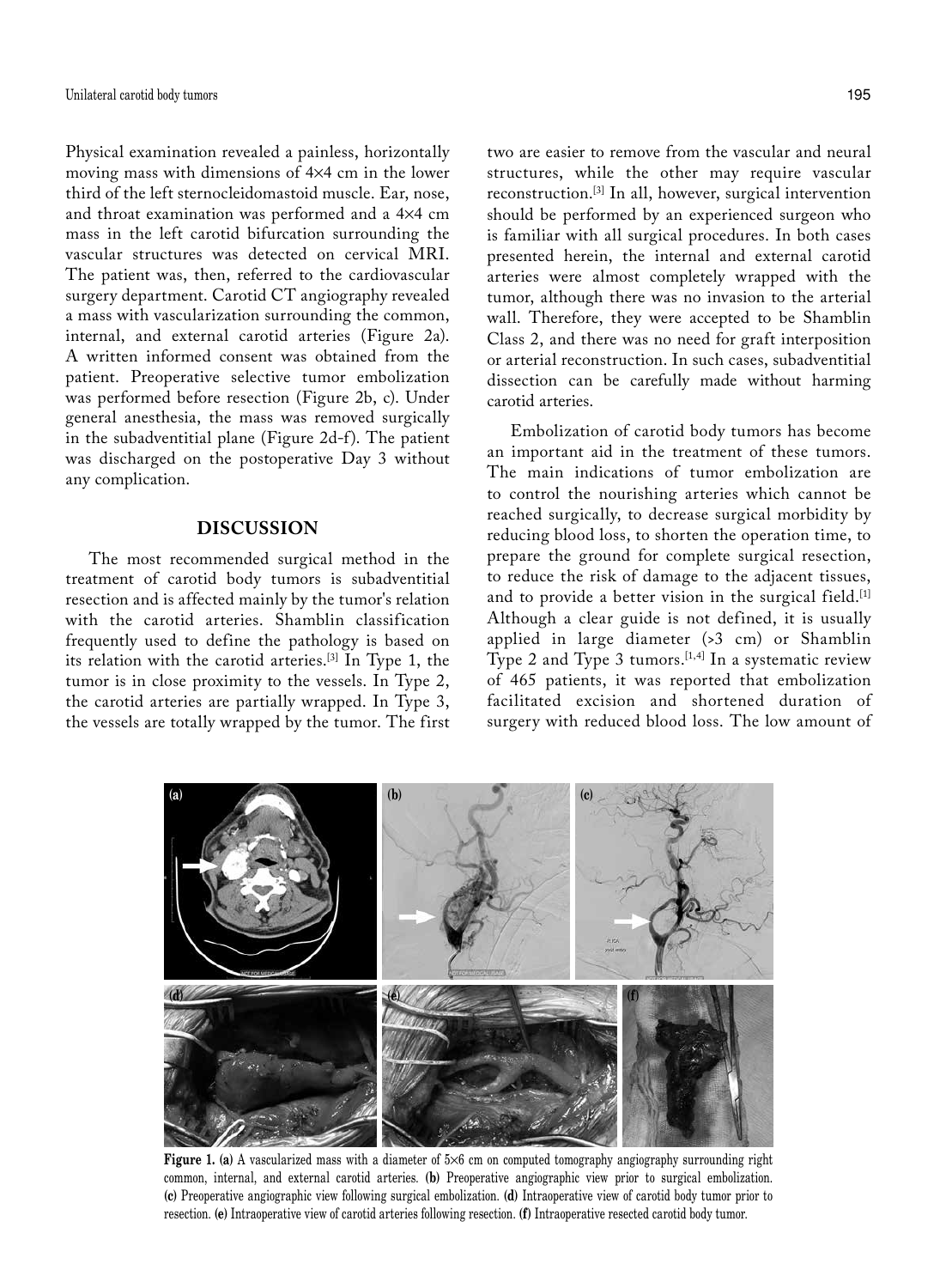

**Figure 2. (a)** A vascularized mass with a diameter of 4¥4 cm on computed tomography angiography surrounding left common, internal, and external carotid arteries. **(b)** Preoperative angiographic view prior to surgical embolization. **(c)** Preoperative angiographic view following surgical embolization. **(d)** Intraoperative view of carotid body tumor prior to resection. **(e)** Intraoperative view of carotid arteries following resection. **(f)** Intraoperative resected carotid body tumor.

hemorrhage facilitates excision and allows complete resection, reducing the risk of recurrences. The time from preoperative embolization to surgery should be a maximum of 48 hours. Similarly, in our cases, we performed surgery within 48 hours following embolization. Both of our cases were accepted as Shamblin Class 2; therefore, we performed selective tumor embolization prior to surgical resection to reduce intraoperative bleeding and to make the excision comfortable without leaving a residual tumor.

In addition to studies reporting reduction in intraoperative bleeding, easy excision, and improvement in surgical outcomes, there are also studies showing no statistically significantly different results. A comprehensive study by Cobb et al.[5] found no improvement in perioperative morbidity and mortality in carotid body tumors with preoperative embolization. An increase was observed in the embolization group in terms of bleeding and neurological complications.[5] In a series of 96 patients, it was documented that embolization performed approximately in half of the patients, did

not cause a statistically significant difference in terms of operative time, blood loss, vascular reconstruction requirement, and postoperative nerve deficits.<sup>[6]</sup> Despite these studies opposing embolization, the necessity of questioning the use of embolization in terms of cost and benefit in the treatment of carotid body tumors arises.

In conclusion, although it is evident that more comprehensive, prospective studies on the use of selective tumor embolization in carotid body tumors are needed, a thorough assessment of the vascular structure of the tumor and its Shamblin classification play a key role in the selection of patients undergoing embolization.

### **Acknowlegements**

We would like to thank Prof. Barbaros Cil, M.D. for performing embolization in first case.

#### **Declaration of conflicting interests**

The authors declared no conflicts of interest with respect to the authorship and/or publication of this article.